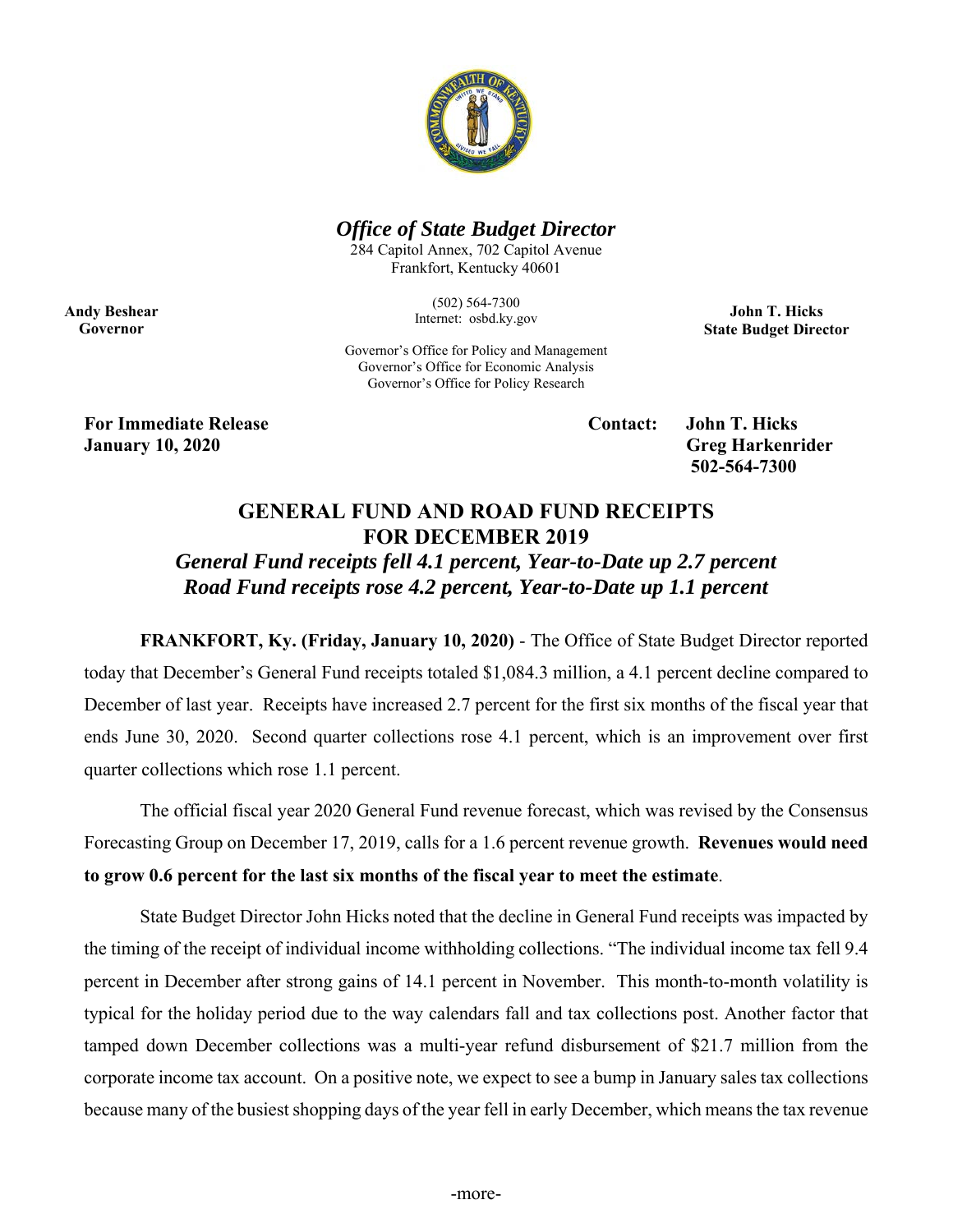will show up in January collections. Overall, we will have a much more complete picture of the threemonth holiday season after January receipts have posted and timing issues have worked its way through."

Among the major accounts:

- Sales and use tax receipts rose 2.6 percent in December and have increased 6.3 percent for the year.
- Corporation income tax receipts fell 36.8 percent for the month due to the large refund and declarations and net returns were lower. Corporation income tax receipts are down 16.5 percent for the year. The limited liability entity receipts are up 26.2 percent for the year.
- Individual income tax collections declined 9.4 percent in December due primarily to a 10.4 percent decline in withholding. Year-to-date collections in this account have increased 2.0 percent.
- Property tax collections fell 4.5 percent but are up 0.3 percent for the year.
- Cigarette tax receipts increased 22.0 percent in December. For the first six months of the year collections have increased 1.5 percent.
- Coal severance tax receipts decreased 5.0 percent in December but have fallen 18.6 percent for the year.

Road Fund receipts for December totaled \$122.0 million, a 4.2 percent increase from December 2018 levels. Year-to-date receipts have increased 1.1 percent. Collections in this fund have been consistent through the first half of the fiscal year, having increased 1.1 percent in both the first and second quarters. The official Road Fund revenue estimate calls for a 0.4 percent increase for the fiscal year. **Revenues can decline 0.2 percent over the remainder of the fiscal year and still meet the fiscal year 2020 estimate**.

 Among the accounts, motor fuels receipts grew 1.2 percent in December, and are up 0.7 percent for the first six months. Motor vehicle usage revenue rose 10.7 percent in December and has increased 4.9 percent year-to-date. License and privilege receipts increased 2.5 percent for the month but are down 6.9 percent for the year.

-30-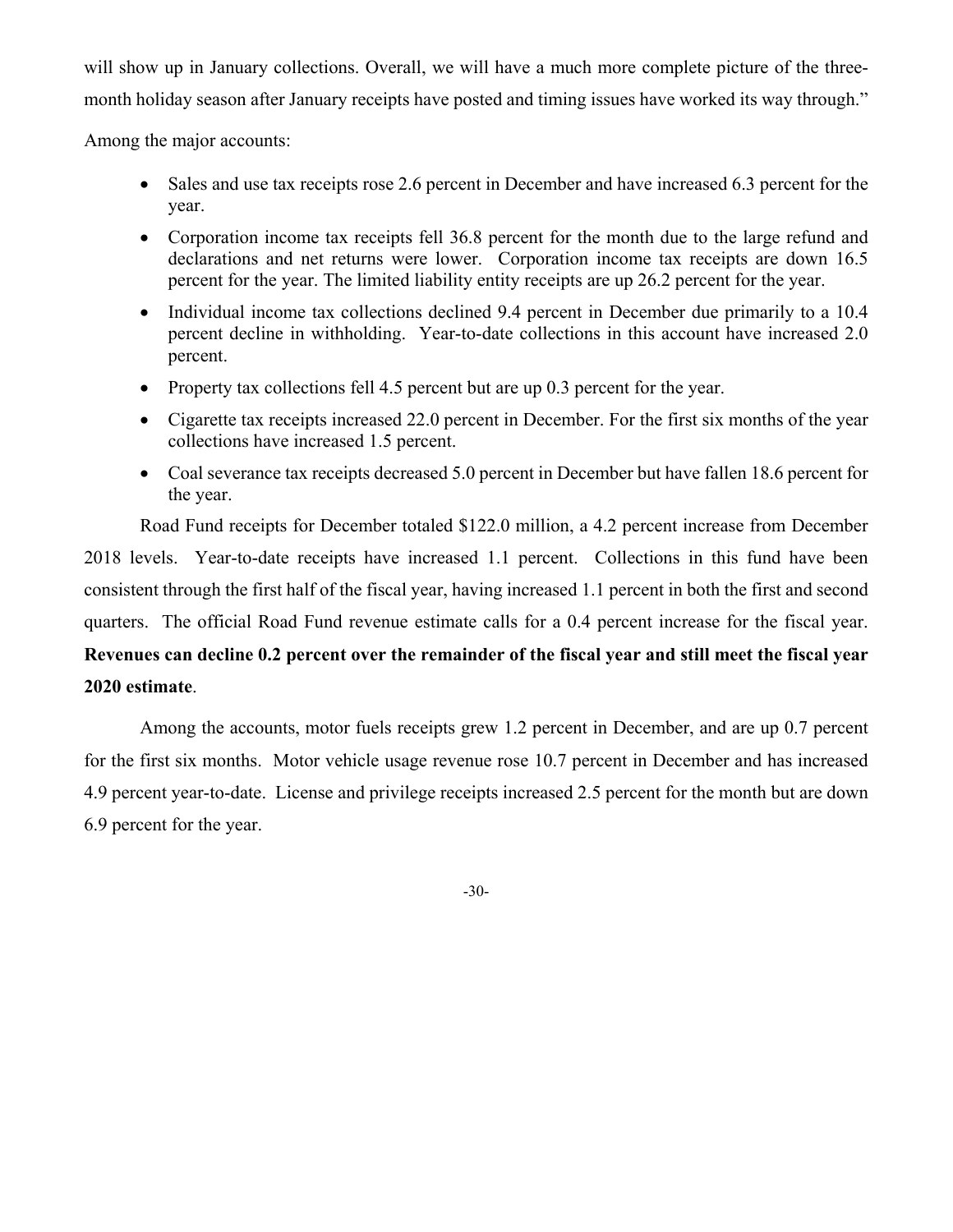## **KENTUCKY STATE GOVERNMENT REVENUE 1. GENERAL FUND REVENUE**

|                                                                | <b>DECEMBER</b>         | <b>DECEMBER</b>         |                          | <b>JULY THROUGH DECEMBER</b> |                            |                  |
|----------------------------------------------------------------|-------------------------|-------------------------|--------------------------|------------------------------|----------------------------|------------------|
|                                                                | 2019                    | 2018                    | % Change                 | FY 2020                      | FY 2019                    | % Change         |
| <b>TOTAL GENERAL FUND</b>                                      | \$1,084,335,536         | \$1,131,129,093         | -4.1%                    | \$5,748,486,655              | \$5,597,125,965            | 2.7%             |
| <b>Tax Receipts</b>                                            | \$1,051,504,672         | \$1,109,695,285         | $-5.2%$                  | \$5,533,741,457              | \$5,401,989,132            | 2.4%             |
| <b>Sales and Gross Receipts</b>                                | \$399,777,850           | \$381,303,809           | 4.8%                     | \$2,450,987,067              | \$2,326,708,121            | 5.3%             |
| <b>Beer Consumption</b>                                        | 464,158                 | 717,807                 | $-35.3%$                 | 3,268,492                    | 3,331,119                  | $-1.9%$          |
| <b>Beer Wholesale</b>                                          | 4,520,323               | 4,556,942               | $-0.8%$                  | 33,014,408                   | 29,958,792                 | 10.2%            |
| Cigarette                                                      | 30,391,813              | 24,919,832              | 22.0%                    | 179,743,163                  | 177,046,940                | 1.5%             |
| <b>Distilled Spirits Case Sales</b>                            | 14,912                  | 19,069                  | $-21.8%$                 | 89,403                       | 75,093                     | 19.1%            |
| Distilled Spirits Consumption                                  | 1,283,063               | 712,622                 | 80.0%                    | 7,867,563                    | 6,856,358                  | 14.7%            |
| <b>Distilled Spirits Wholesale</b>                             | 4,542,811               | 2,602,119               | 74.6%                    | 26,761,217                   | 22,716,271                 | 17.8%            |
| Insurance Premium                                              | 24,349                  | 305                     | 7883.1%                  | 50,115,304                   | 47,974,163                 | 4.5%             |
| Pari-Mutuel                                                    | 1.676,311               | 1,434,139               | 16.9%                    | 8,979,658                    | 4,817,967                  | 86.4%            |
| Race Track Admission                                           | 0                       | 57,771                  | $-100.0\%$               | 116,072                      | 153,276                    | $-24.3%$         |
| Sales and Use                                                  | 347,425,474             | 338,661,526             | 2.6%                     | 2,087,378,854                | 1,963,470,838              | 6.3%             |
| Wine Consumption                                               | 281,430                 | 170,492                 | 65.1%                    | 1.565.560                    | 1,456,562                  | 7.5%             |
| Wine Wholesale                                                 | 1,664,307               | 1,044,375               | 59.4%<br>24.0%           | 8,730,451                    | 7,987,514                  | 9.3%<br>14.1%    |
| <b>Telecommunications Tax</b><br><b>Other Tobacco Products</b> | 5,797,005<br>1,684,334  | 4,675,291<br>1,712,111  | $-1.6%$                  | 32,267,620<br>11,052,226     | 28,289,586<br>11,383,704   | $-2.9%$          |
| Floor Stock Tax                                                | 7,561                   | 19,410                  | $-61.0%$                 | 37,075                       | 21,189,939                 | -99.8%           |
|                                                                |                         |                         |                          |                              |                            |                  |
| License and Privilege                                          | \$128,612               | \$387,641               | -66.8%                   | (\$298,998)                  | (\$82,538)                 |                  |
| Alc. Bev. License Suspension                                   | 21,050                  | 38,250                  | $-45.0%$                 | 156,000                      | 180,257                    | $-13.5%$         |
| <b>Corporation License</b>                                     | 231                     | 240                     | $-4.0%$                  | 37,498                       | 46.443                     | $-19.3%$         |
| <b>Corporation Organization</b>                                | $\mathbf 0$             | 0                       | $\overline{a}$           | 28,550                       | 107,040                    | $-73.3%$         |
| <b>Occupational Licenses</b>                                   | 4,390                   | 3,468                   | 26.6%                    | 87,405                       | 55,714                     | 56.9%            |
| Race Track License                                             | 0                       | 95,000                  | $-100.0\%$               | 175,492                      | 218,375                    | $-19.6%$         |
| <b>Bank Franchise Tax</b>                                      | 28,822                  | 187,911                 | $-84.7%$                 | (1, 178, 620)                | (1,048,868)                |                  |
| <b>Driver License Fees</b>                                     | 74,119                  | 62,772                  | 18.1%                    | 394,678                      | 358,500                    | 10.1%            |
| <b>Natural Resources</b>                                       | \$8,321,299             | \$9.498.245             | $-12.4%$                 | \$49,183,318                 | \$58,621,364               | $-16.1%$         |
| Coal Severance                                                 | 6,075,170               | 6,392,468               | -5.0%                    | 32,377,033                   | 39,759,234                 | -18.6%           |
| Oil Production                                                 | 351,856                 | 292,243                 | 20.4%                    | 2,771,268                    | 3,176,467                  | $-12.8%$         |
| <b>Minerals Severance</b>                                      | 1.606.326               | 1,838,257               | $-12.6%$                 | 11,491,870                   | 10,823,568                 | 6.2%             |
| <b>Natural Gas Severance</b>                                   | 287,947                 | 975,278                 | $-70.5%$                 | 2,543,148                    | 4,862,096                  | $-47.7%$         |
| Income                                                         | \$465,386,767           | \$533,181,707           | $-12.7%$                 | \$2,566,711,063              | \$2,551,304,330            | 0.6%             |
| Corporation                                                    | 74,243,395              | 117,439,108             | $-36.8%$                 | 241,146,924                  | 288,837,756                | $-16.5%$         |
| Individual                                                     | 361,386,809             | 398,750,917             | $-9.4%$                  | 2,226,953,513                | 2,184,309,370              | 2.0%             |
| <b>Limited Liability Entity</b>                                | 29,756,563              | 16,991,682              | 75.1%                    | 98,610,626                   | 78, 157, 203               | 26.2%            |
| Property                                                       | \$171,964,395           | \$179,987,981           | $-4.5%$                  | \$431,934,141                | \$430,814,983              | 0.3%             |
| <b>Building &amp; Loan Association</b>                         | (460)                   | 0                       | $\overline{\phantom{a}}$ | (343, 762)                   | 257,579                    | $---$            |
| General - Real                                                 | 88,283,414              | 95,644,015              | $-7.7%$                  | 219,304,240                  | 216,206,484                | 1.4%             |
| General - Tangible                                             | 46,555,491              | 46,035,826              | 1.1%                     | 149,059,737                  | 147,968,382                | 0.7%             |
| Omitted & Delinquent                                           | 3,967,306               | 5,776,277               | $-31.3%$                 | 10,634,405                   | 12,531,258                 | $-15.1%$         |
| <b>Public Service</b>                                          | 33,148,223              | 32,430,615              | 2.2%                     | 51,966,438                   | 52,842,357                 | $-1.7%$          |
| Other                                                          | 10,421                  | 101,248                 | $-89.7%$                 | 1,313,084                    | 1,008,924                  | 30.1%            |
| <b>Inheritance Tax</b>                                         | \$4,079,047             | \$3,405,516             | 19.8%                    | \$26,484,642                 | \$24,583,900               | 7.7%             |
|                                                                |                         |                         |                          |                              |                            |                  |
| Miscellaneous<br><b>Legal Process</b>                          | \$1,846,703<br>895.901  | \$1,930,386<br>988,828  | $-4.3%$<br>$-9.4%$       | \$8,740,223<br>6,492,464     | \$10.038.972<br>6,433,279  | $-12.9%$<br>0.9% |
| T. V. A. In Lieu Payments                                      | 832,214                 | 941,559                 | $-11.6%$                 | 1,663,837                    | 3,601,898                  | $-53.8%$         |
| Other                                                          | 118,587                 | 0                       |                          | 583,921                      | 3,795                      |                  |
|                                                                |                         |                         |                          |                              |                            |                  |
| <b>Nontax Receipts</b><br><b>Departmental Fees</b>             | \$22,542,060<br>705,286 | \$21,173,527<br>828,315 | 6.5%<br>-14.9%           | \$198,310,195<br>6,110,483   | \$192,726,009<br>6,383,518 | 2.9%<br>-4.3%    |
| <b>PSC Assessment Fee</b>                                      | 2,055                   | 198,125                 | $-99.0%$                 | 13,071,368                   | 16,139,609                 | $-19.0%$         |
| Fines & Forfeitures                                            | 1,392,186               | 1,181,561               | 17.8%                    | 8,740,451                    | 10,390,207                 | -15.9%           |
| Income on Investments                                          | (599, 848)              | (1, 173, 128)           |                          | (4,788,888)                  | (5,938,568)                |                  |
| Lottery                                                        | 21,500,000              | 21,000,000              | 2.4%                     | 137,863,344                  | 122,646,017                | 12.4%            |
| Miscellaneous                                                  | (457, 619)              | (861, 346)              | ---                      | 37,313,438                   | 43,105,226                 | $-13.4%$         |
|                                                                |                         |                         |                          |                              |                            |                  |
| <b>Redeposit of State Funds</b>                                | \$10,288,804            | \$260,281               | 3853.0%                  | \$16,435,003                 | \$2,410,824                | 581.7%           |